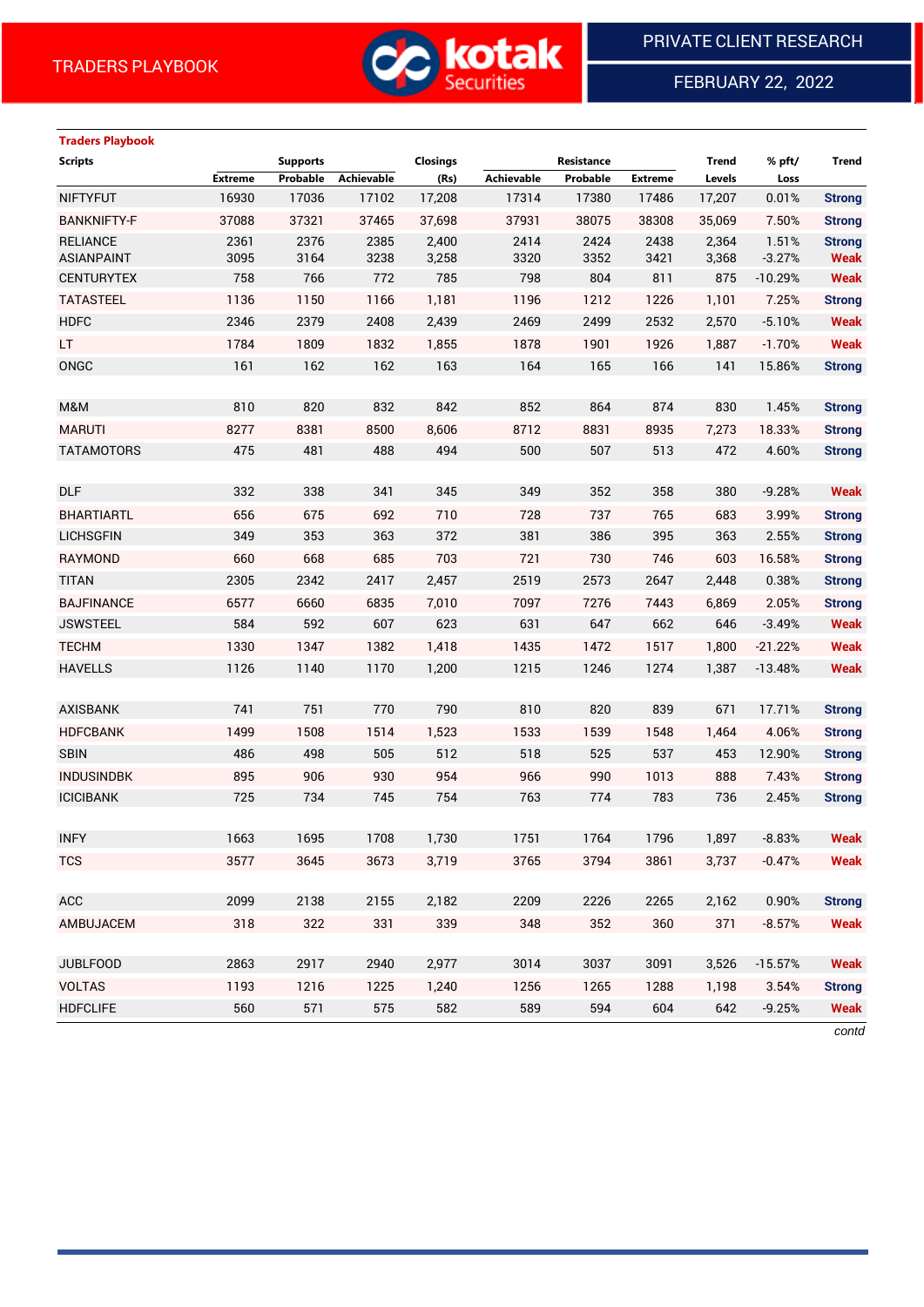### **Closing Pricess**

Closing price is that price at which a scrip closes on the previous day. Traders can start their intraday trade on this level. The stock or index should sustain above or below the closing price else you should exit the trade. Ideally, half a percent should be the stop loss above or below the closing price to enter the trade.

## **Trend**

Trend is the level at which the tendency of Indices and Stocks can be identified. For best results, you can use the 'Trend Remarks' to trade. A 'Weak' trend means that traders can trade with a negative bias. If the trend is 'Strong', you can trade long with a positive bias. Base price should be the closing price.

#### **Achievable (Supp/Resis)**

It is the price which can be achieved if the Index/Stock trades above or below the closing price. During normal course of trading, first levels are important as one can take profits around first resistance and supports levels.

## **Probable (Supp/Resis)**

It's a second resistance/support and can be achieved if stocks/indices are in trending mode. Events can lead stocks and indices to reach these levels.

#### **Extreme levels**

Sometimes, the stocks fall or rise to their average lowest or highest levels FOR THE DAY and that may act as an excellent contra buying or selling opportunity with a stop loss given in the table. This means buying around extreme support and selling around extreme resistance strictly with a given stop loss. For e.g. If the extreme support for Nifty is given at 5605, and in case the market comes down to similar levels, then you can initiate long positions with the given 'stop loss for long' in the column, say at 5585. If it breaks 5585 then the trader must exit the position. This is valid on both the sides.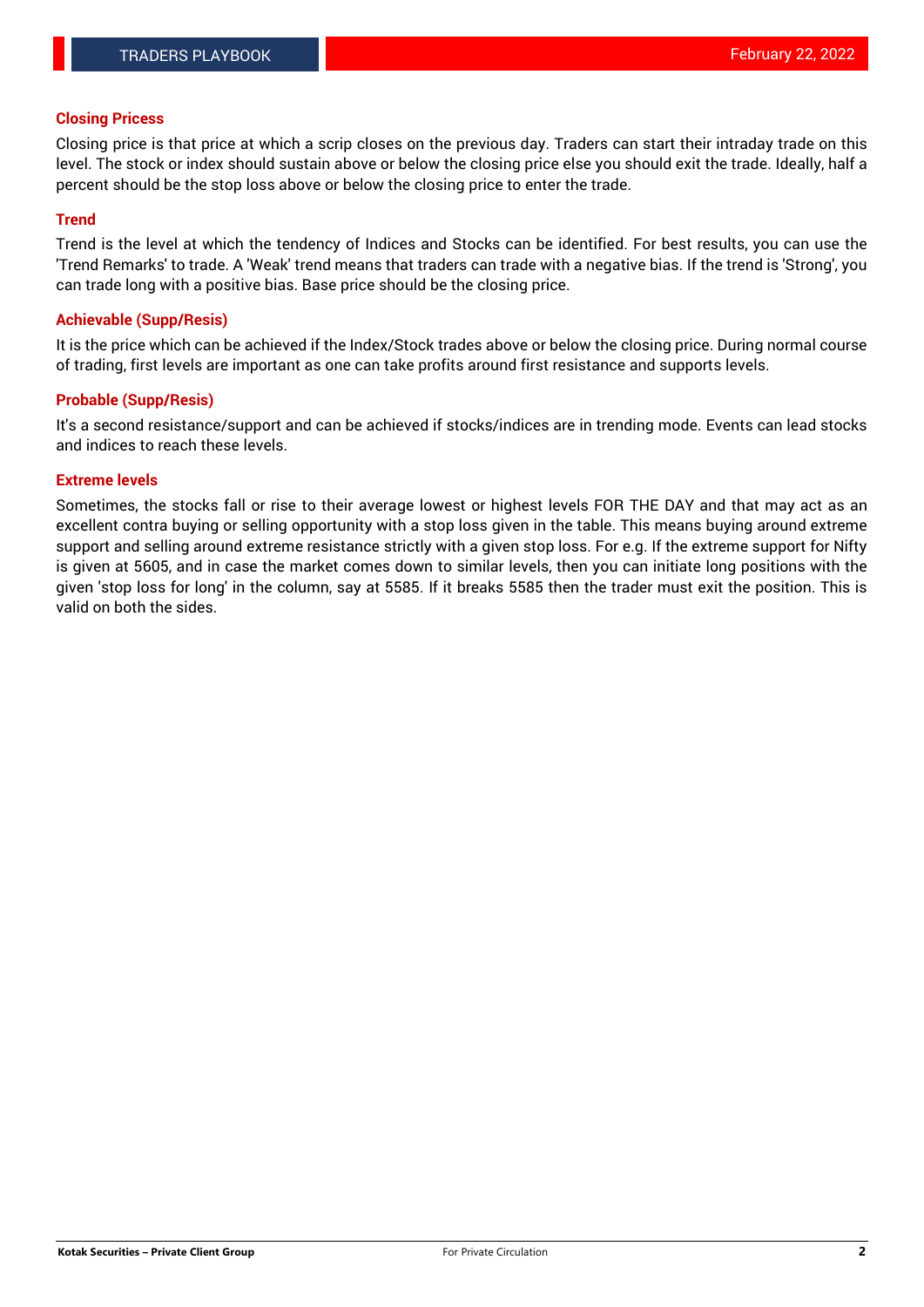## **RATING SCALE (PRIVATE CLIENT GROUP)**

| <b>BUY</b>             | $-$ | A condition that indicates a good time to buy a stock. The exact circumstances of the signal will be determined by the indicator that an<br>analyst is using.  |
|------------------------|-----|----------------------------------------------------------------------------------------------------------------------------------------------------------------|
| <b>SELL</b>            | $-$ | A condition that indicates a good time to sell a stock. The exact circumstances of the signal will be determined by the indicator that an<br>analyst is using. |
| <b>Stop Loss Order</b> | $-$ | An instruction to the broker to buy or sell stock when it trades beyond a specified price. They serve to either protect your profits or<br>limit your losses.  |

#### **FUNDAMENTAL RESEARCH TEAM (PRIVATE CLIENT GROUP)**

**Jatin Damania Purvi Shah Rini Mehta K. Kathirvelu** Metals & Mining, Midcap **Pharmaceuticals** Research Associate Support Executive jatin.damania@kotak.com [purvi.shah@kotak.com](mailto:purvi.shah@kotak.com) rini.mehta@kotak.com [k.kathirvelu@kotak.com](mailto:k.kathirvelu@kotak.com)  $+91$  22 6218 6440  $+91$  22 6218 6432

**Sumit Pokharna Pankaj Kumar** sumit.pokharna@kotak.com pankajr.kumar@kotak.com +91 22 6218 6438 +91 22 6218 6434

**Shrikant Chouhan Arun Agarwal Amit Agarwal, CFA Hemali Dhame**

Oil and Gas, Information Tech Construction, Capital Goods & Midcaps

Head of Research Auto & Auto Ancillary Transportation, Paints, FMCG Banking & Finance shrikant.chouhan@kotak.com arun.agarwal@kotak.com agarwal.amit@kotak.com Hemali.Dhame@kotak.com +91 22 6218 5408 +91 22 6218 6443 +91 22 6218 6439 +91 22 6218 6433

**TECHNICAL RESEARCH TEAM (PRIVATE CLIENT GROUP)**

[shrikant.chouhan@kotak.com](mailto:shrikant.chouhan@kotak.com) [amol.athawale@kotak.com](mailto:amol.athawale@kotak.com) Research Associate +91 22 6218 5408 +91 20 6620 3350 [sayed.haider@kotak.com](mailto:sayed.haider@kotak.com)

**Shrikant Chouhan Amol Athawale Sayed Haider**

+91 22 62185498

# **DERIVATIVES RESEARCH TEAM (PRIVATE CLIENT GROUP)**

 $+91$  22 6218 5497

**Sahaj Agrawal Prashanth Lalu Prasenjit Biswas, CMT, CFTe** [sahaj.agrawal@kotak.com](mailto:sahaj.agrawal@kotak.com) [prashanth.lalu@kotak.com](mailto:prashanth.lalu@kotak.com) [prasenjit.biswas@kotak.com](mailto:prasenjit.biswas@kotak.com)